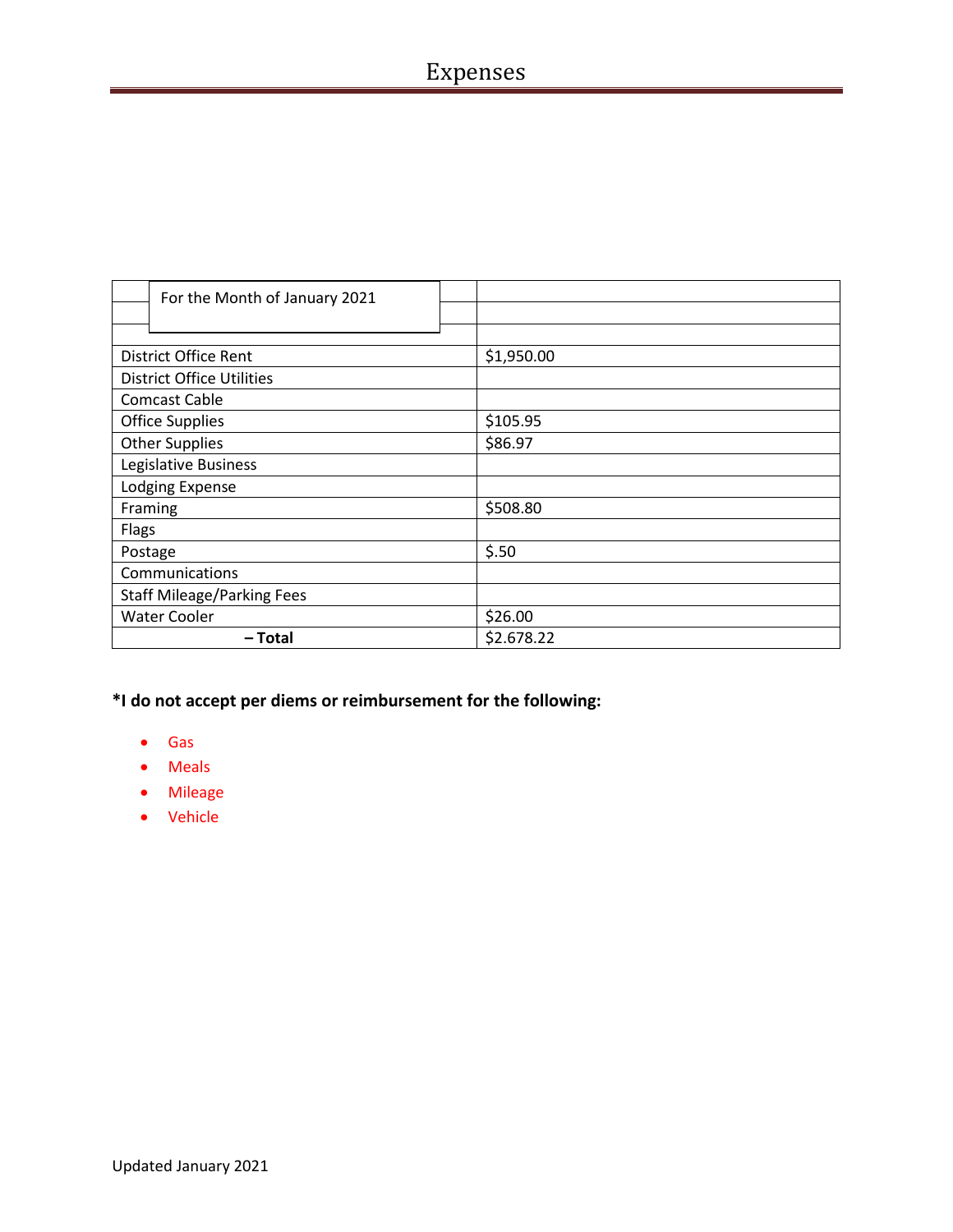| For the Month of February 2021    |            |
|-----------------------------------|------------|
|                                   |            |
|                                   |            |
| <b>District Office Rent</b>       | \$1,950.00 |
| <b>District Office Utilities</b>  |            |
| <b>Comcast Cable</b>              |            |
| <b>Office Supplies</b>            |            |
| <b>Other Supplies</b>             |            |
| Legislative Business              |            |
| Lodging Expense                   |            |
| Framing                           |            |
| <b>Flags</b>                      |            |
| Postage                           | \$4.42     |
| Communications                    |            |
| <b>Staff Mileage/Parking Fees</b> |            |
| <b>Water Cooler</b>               |            |
| – Total                           | \$1,954.42 |

- Gas
- Meals
- Mileage
- Vehicle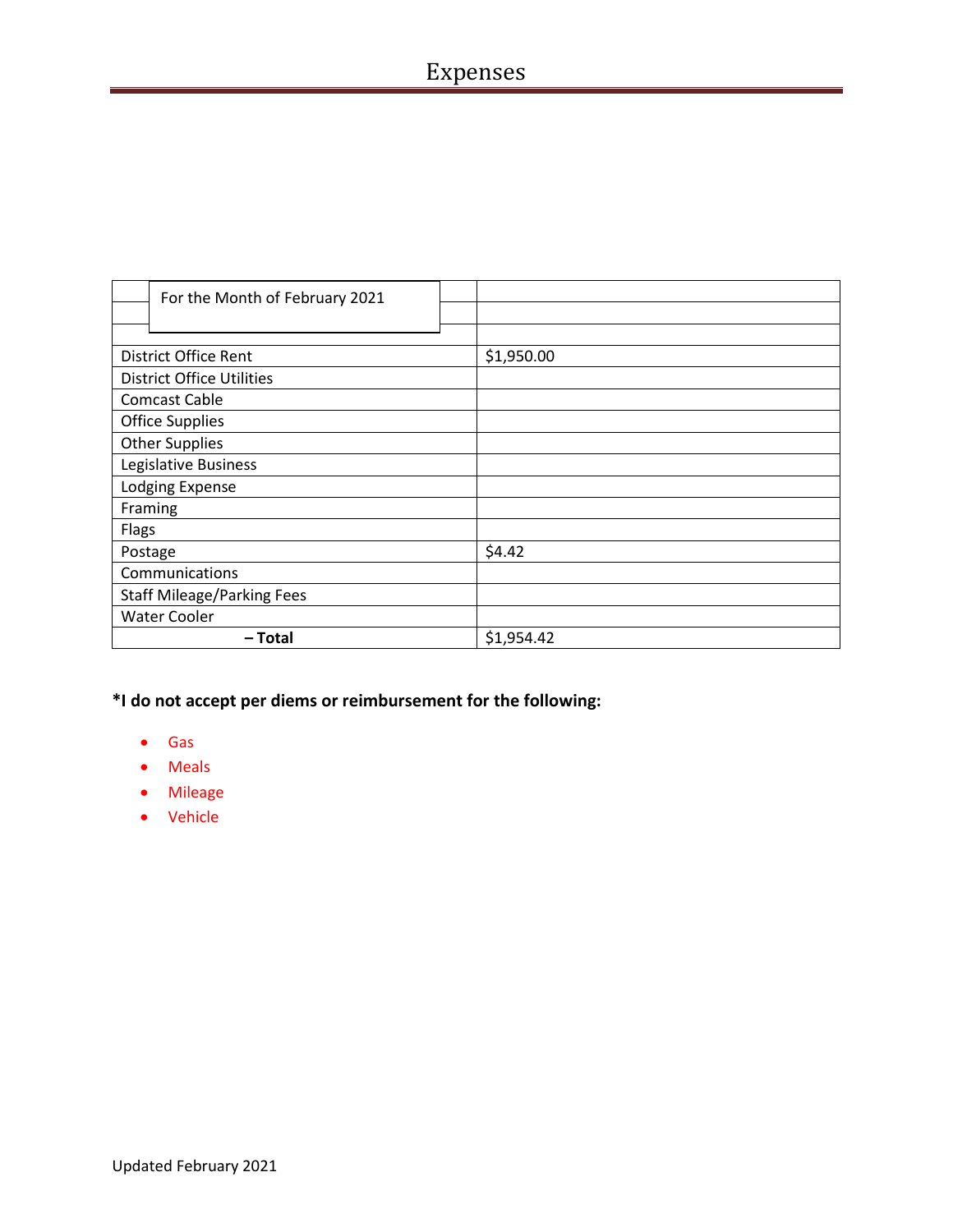# Expenses

| For the Month of March 2021       |            |
|-----------------------------------|------------|
|                                   |            |
|                                   |            |
| District Office Rent              | \$1,950.00 |
| <b>District Office Utilities</b>  |            |
| <b>Comcast Cable</b>              |            |
| <b>Office Supplies</b>            | \$8.66     |
| <b>Other Supplies</b>             | \$365.14   |
| Legislative Business              |            |
| <b>Lodging Expense</b>            |            |
| Framing                           |            |
| Flags                             | \$106.08   |
| Postage                           | \$.51      |
| Communications                    |            |
| <b>Staff Mileage/Parking Fees</b> | \$22.40    |
| <b>Water Cooler</b>               | \$19.50    |
| – Total                           | \$2,472.29 |

- Gas
- Meals
- Mileage
- Vehicle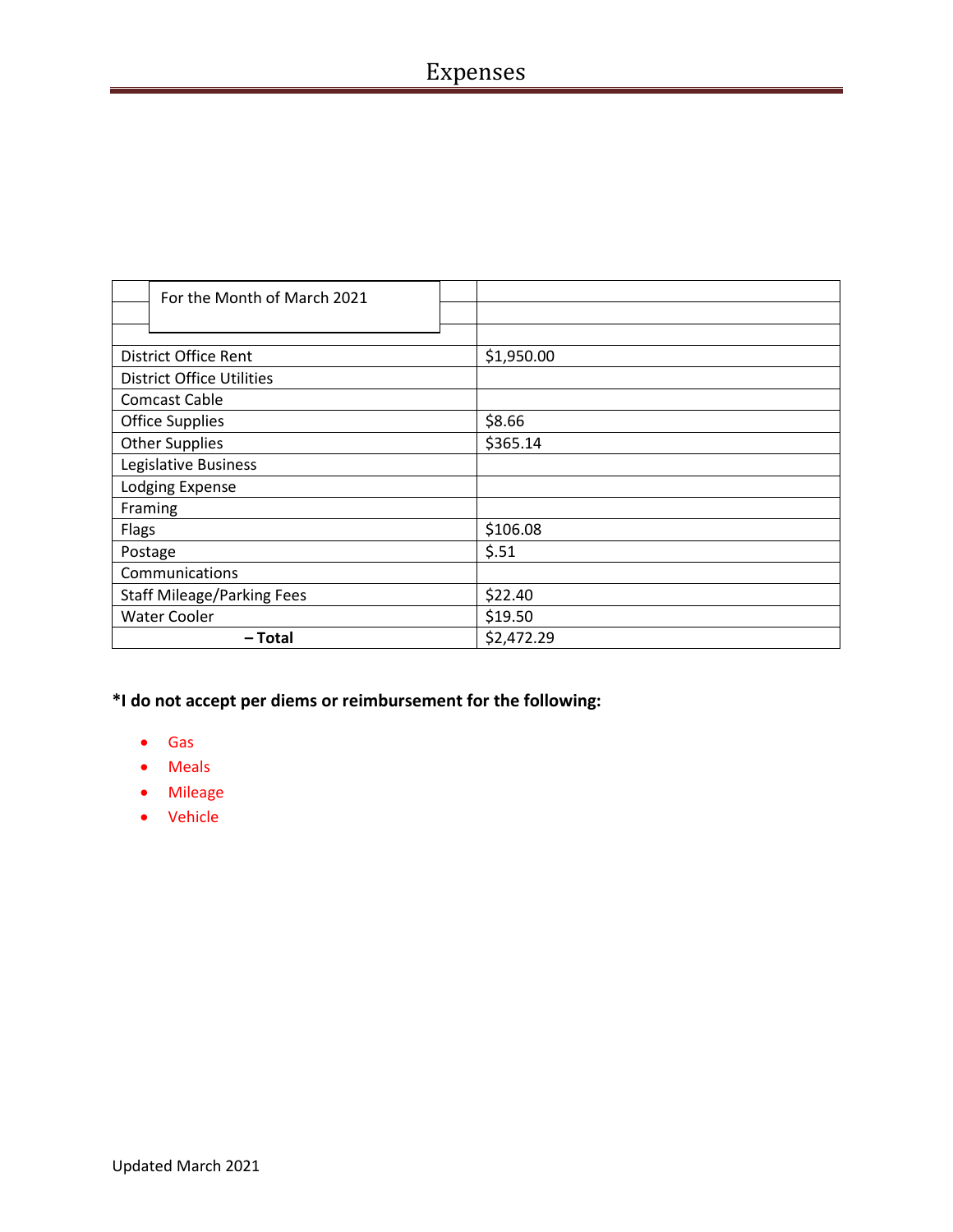| For the Month of April 2021       |            |
|-----------------------------------|------------|
|                                   |            |
|                                   |            |
| <b>District Office Rent</b>       | \$1,950.00 |
| <b>District Office Utilities</b>  |            |
| <b>Comcast Cable</b>              |            |
| <b>Office Supplies</b>            |            |
| <b>Other Supplies</b>             | \$357.75   |
| Legislative Business              |            |
| Lodging Expense                   |            |
| Framing                           |            |
| Flags                             |            |
| Postage                           | \$3.73     |
| Communications                    |            |
| <b>Staff Mileage/Parking Fees</b> | \$86.24    |
| <b>Water Cooler</b>               | \$6.50     |
| <b>Total</b>                      | \$2,404.22 |

- Gas
- Meals
- Mileage
- Vehicle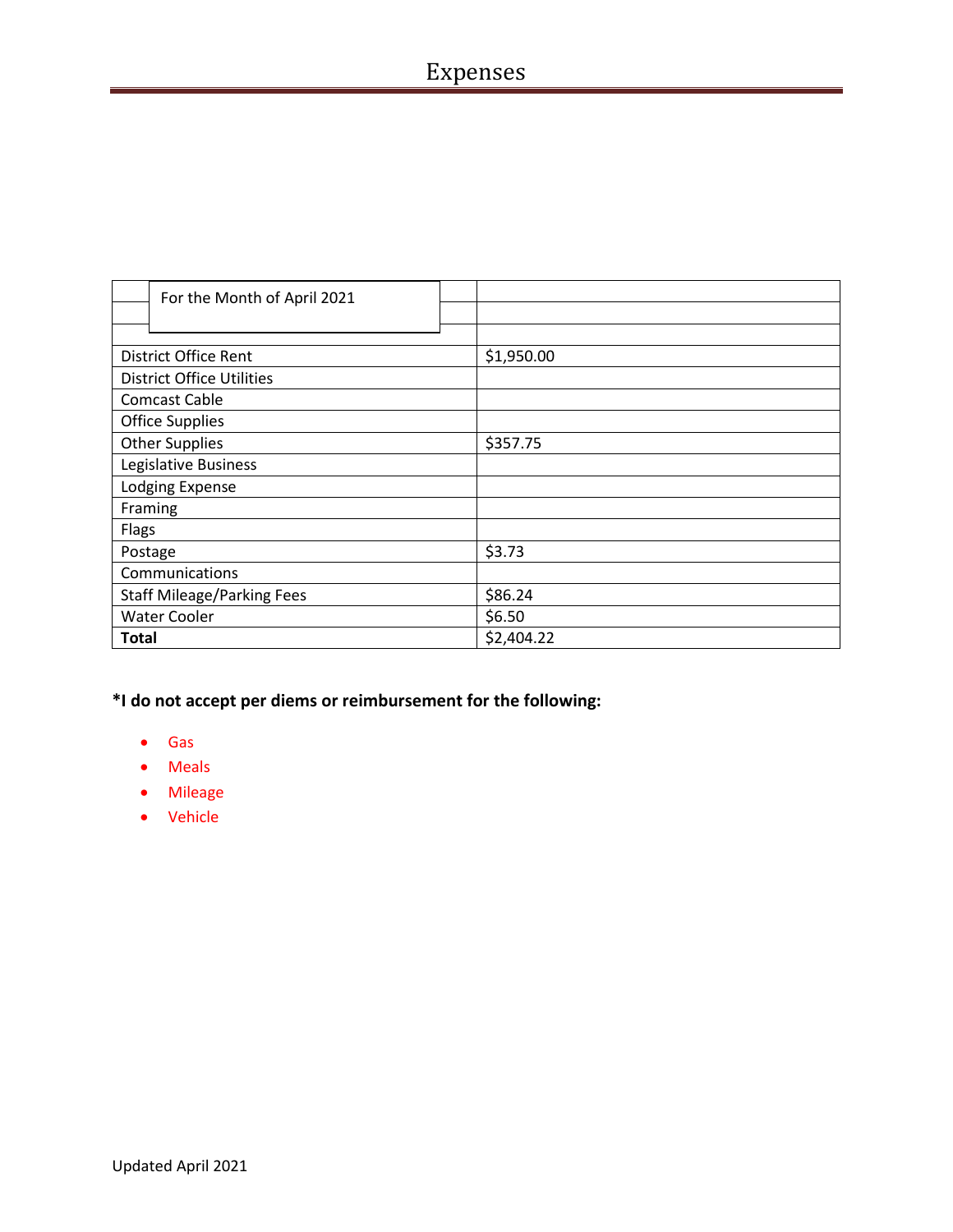| For the Month of May 2021         |            |
|-----------------------------------|------------|
|                                   |            |
|                                   |            |
| <b>District Office Rent</b>       | \$1,950.00 |
| <b>District Office Utilities</b>  |            |
| <b>Comcast Cable</b>              |            |
| <b>Office Supplies</b>            |            |
| <b>Other Supplies</b>             |            |
| Legislative Business              |            |
| Lodging Expense                   |            |
| Framing                           |            |
| Flags                             |            |
| Postage                           | \$2,117.27 |
| Communications                    |            |
| <b>Staff Mileage/Parking Fees</b> | \$56.00    |
| <b>Water Cooler</b>               |            |
| <b>Total</b>                      | \$4,123.27 |

- Gas
- Meals
- Mileage
- Vehicle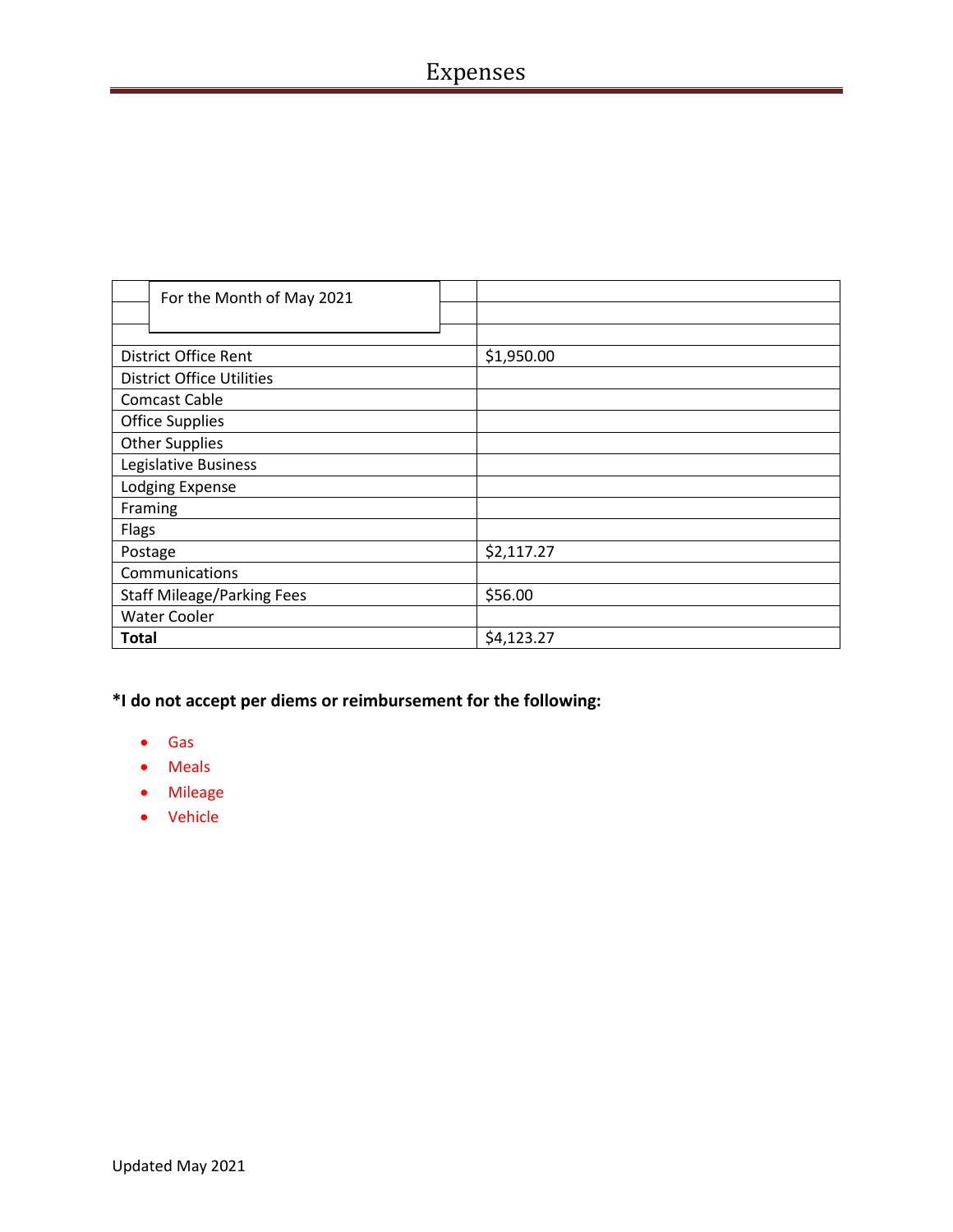| For the Month of June 2021        |            |
|-----------------------------------|------------|
|                                   |            |
|                                   |            |
| District Office Rent              | \$1,950.00 |
| <b>District Office Utilities</b>  |            |
| <b>Comcast Cable</b>              |            |
| <b>Office Supplies</b>            |            |
| <b>Other Supplies</b>             |            |
| Legislative Business              |            |
| <b>Lodging Expense</b>            |            |
| Framing                           |            |
| Flags                             |            |
| Postage                           | \$185.92   |
| Communications                    |            |
| <b>Staff Mileage/Parking Fees</b> |            |
| <b>Water Cooler</b>               |            |
| <b>Total</b>                      | \$2,135.92 |

- Gas
- Meals
- Mileage
- Vehicle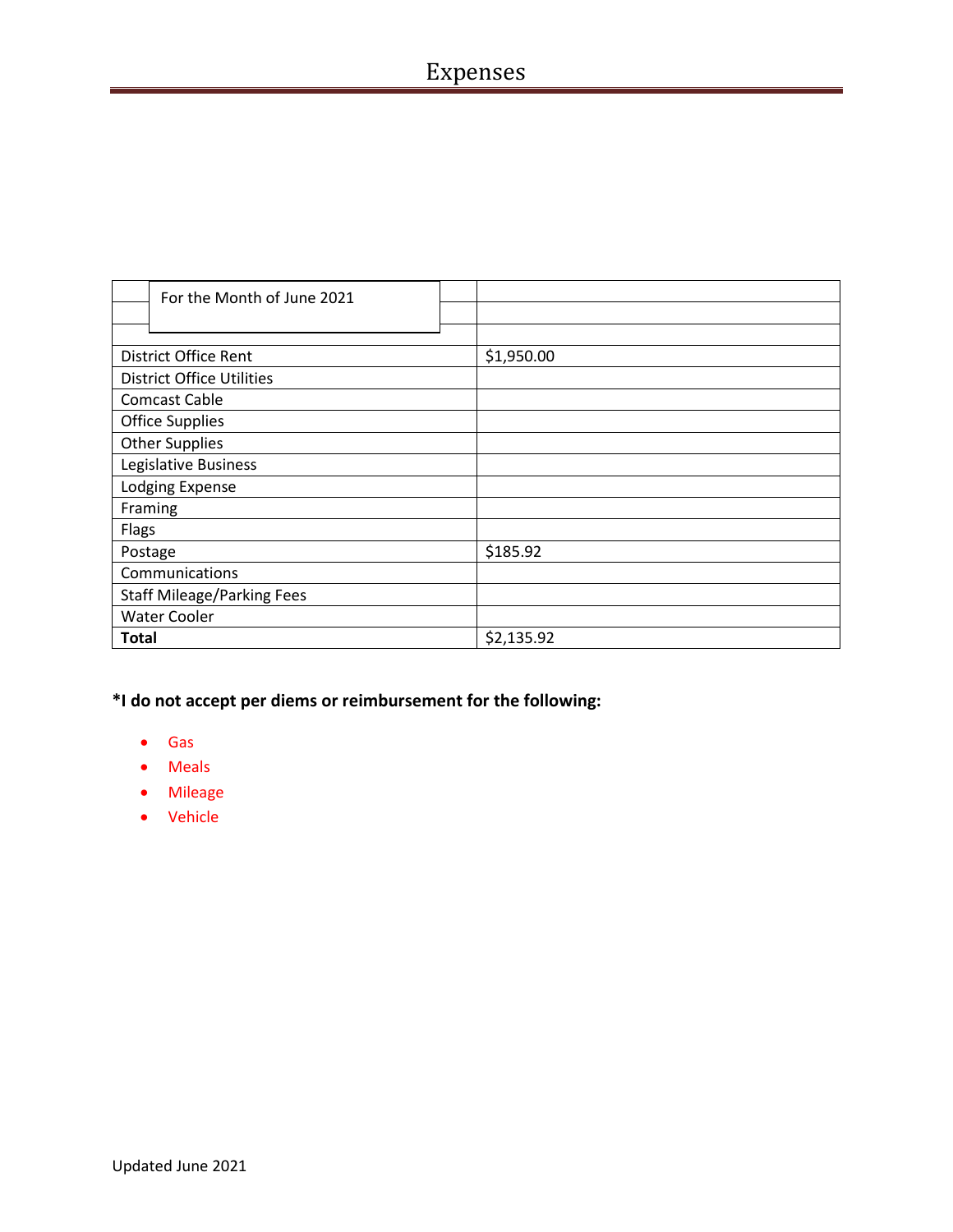| For the Month of July 2021        |            |
|-----------------------------------|------------|
|                                   |            |
|                                   |            |
| District Office Rent              | \$1,950.00 |
| <b>District Office Utilities</b>  |            |
| <b>Comcast Cable</b>              |            |
| <b>Office Supplies</b>            | \$128.25   |
| <b>Other Supplies</b>             | \$111.74   |
| Legislative Business              |            |
| Lodging Expense                   |            |
| Framing                           |            |
| Flags                             |            |
| Postage                           |            |
| Communications                    |            |
| <b>Staff Mileage/Parking Fees</b> | \$69.20    |
| <b>Water Cooler</b>               | \$26.00    |
| <b>Total</b>                      | \$2,285.19 |

- Gas
- Meals
- Mileage
- Vehicle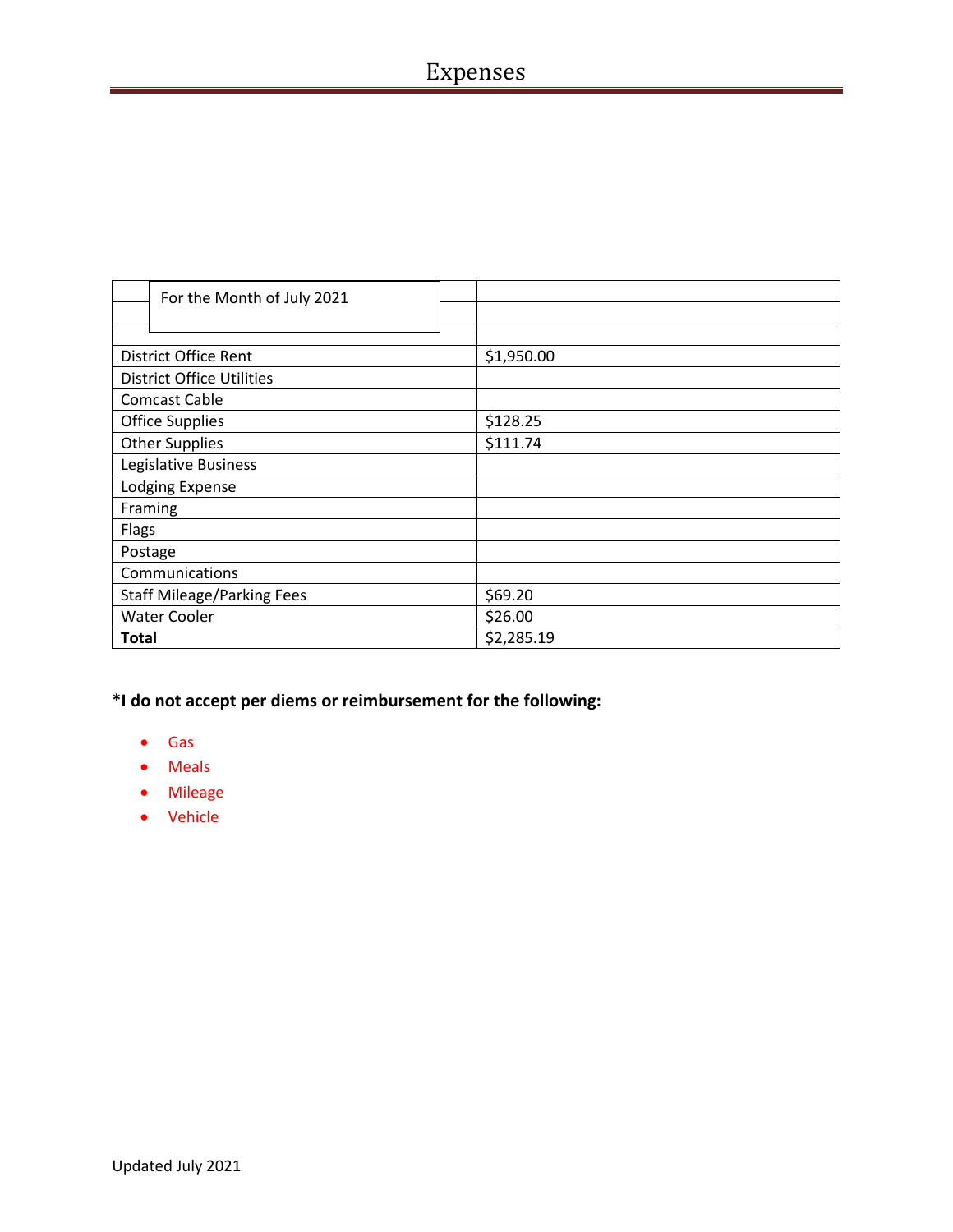| For the Month of August 2021      |            |
|-----------------------------------|------------|
|                                   |            |
|                                   |            |
| <b>District Office Rent</b>       | \$2,067.00 |
| <b>District Office Utilities</b>  |            |
| <b>Comcast Cable</b>              |            |
| <b>Office Supplies</b>            |            |
| <b>Other Supplies</b>             |            |
| Legislative Business              |            |
| Lodging Expense                   |            |
| Framing                           |            |
| Flags                             |            |
| Postage                           | \$8.67     |
| Communications                    |            |
| <b>Staff Mileage/Parking Fees</b> | \$210.32   |
| <b>Water Cooler</b>               | \$6.50     |
| Total                             | \$2,292.49 |

- Gas
- Meals
- Mileage
- Vehicle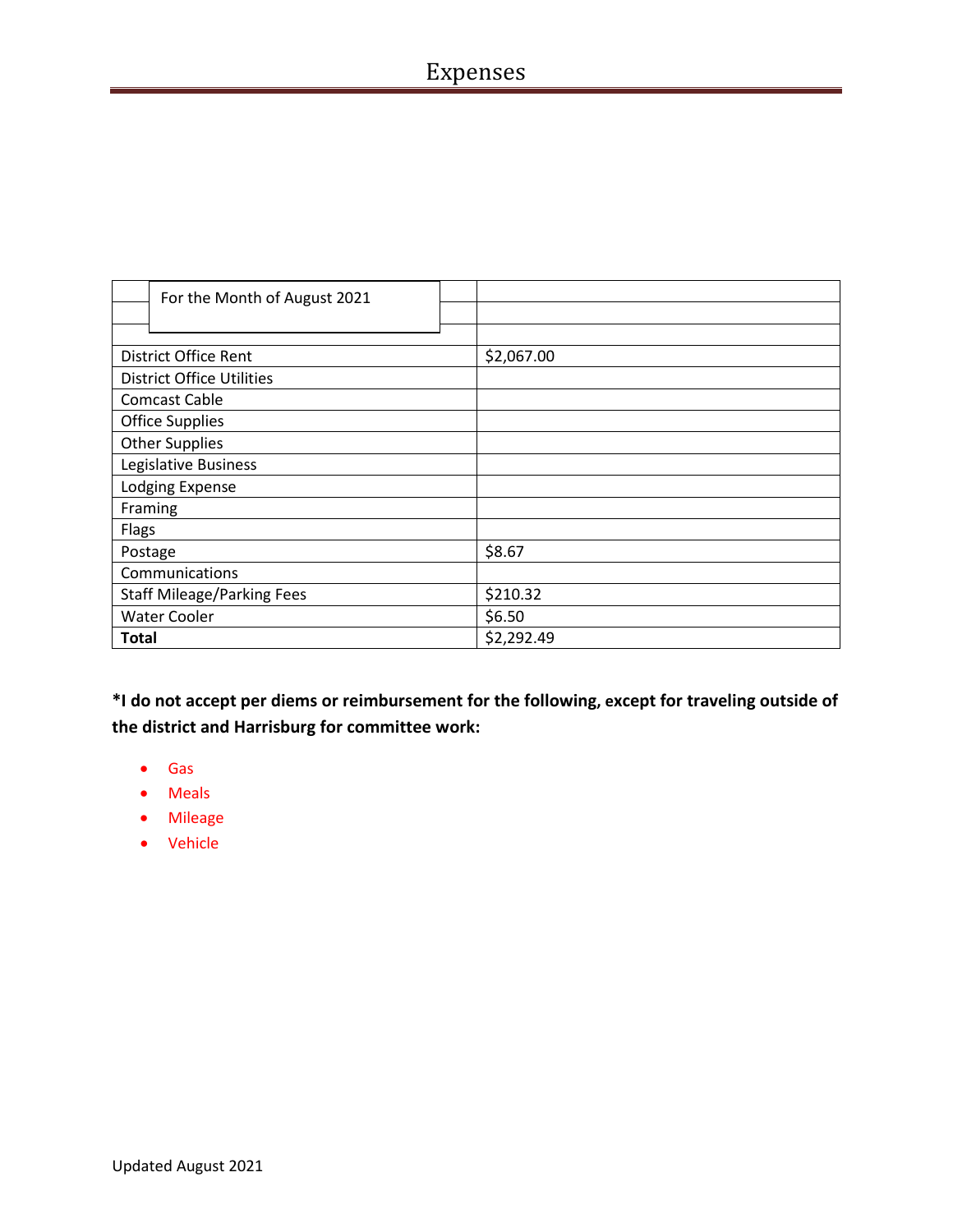| For the Month of September 2021   |            |
|-----------------------------------|------------|
|                                   |            |
|                                   |            |
| <b>District Office Rent</b>       | \$2,067.00 |
| <b>District Office Utilities</b>  |            |
| <b>Comcast Cable</b>              |            |
| <b>Office Supplies</b>            |            |
| <b>Other Supplies</b>             |            |
| Legislative Business              |            |
| Lodging Expense                   |            |
| Framing                           |            |
| Flags                             |            |
| Postage                           | \$3.28     |
| Communications                    |            |
| <b>Staff Mileage/Parking Fees</b> | \$414.40   |
| <b>Water Cooler</b>               | \$6.50     |
| <b>Total</b>                      | \$2,491.18 |

- Gas
- Meals
- Mileage
- Vehicle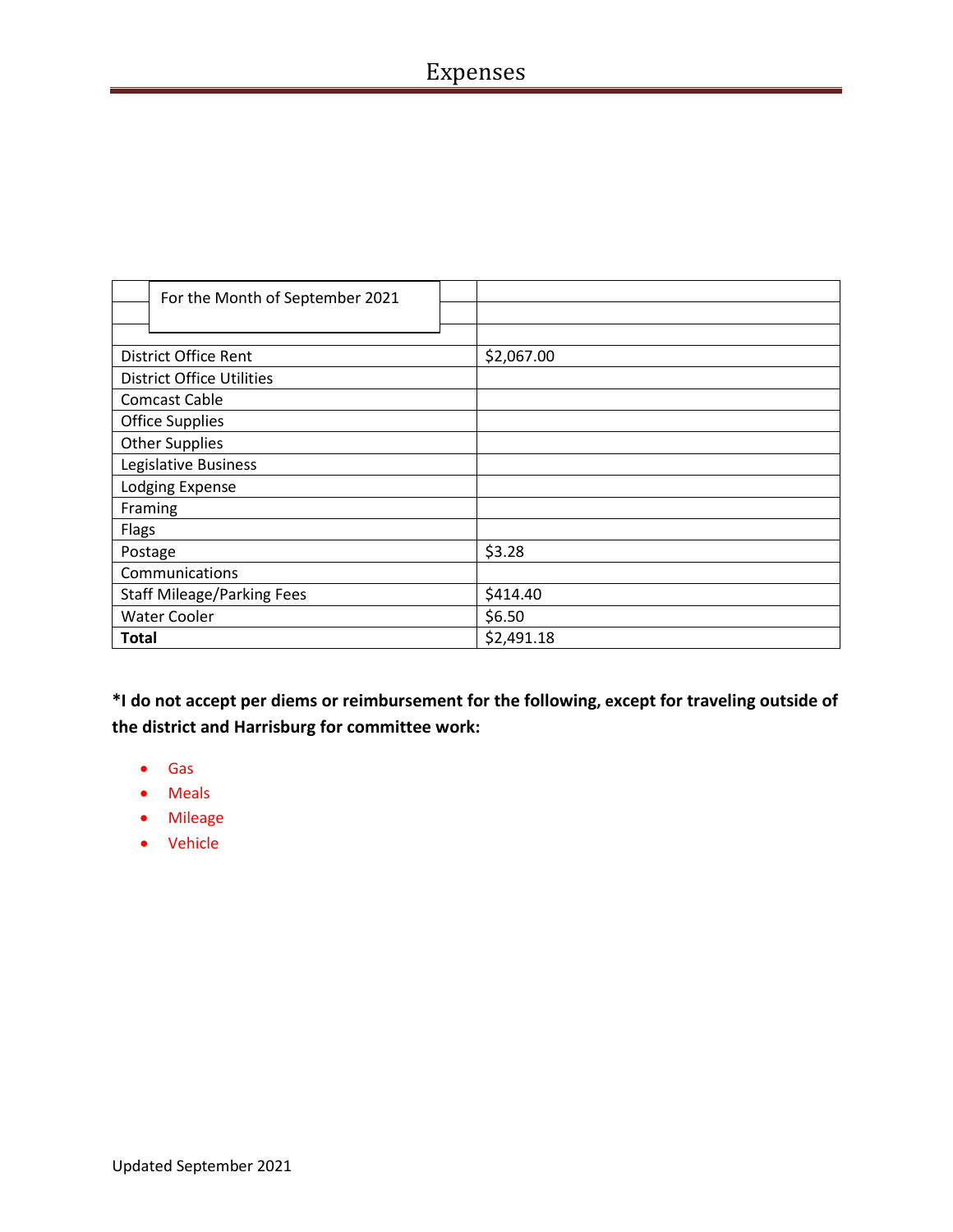| For the Month of October 2021     |            |
|-----------------------------------|------------|
|                                   |            |
|                                   |            |
| <b>District Office Rent</b>       | \$2,067.00 |
| <b>District Office Utilities</b>  |            |
| <b>Comcast Cable</b>              |            |
| <b>Office Supplies</b>            |            |
| <b>Other Supplies</b>             |            |
| Legislative Business              |            |
| Lodging Expense                   |            |
| Framing                           |            |
| <b>Flags</b>                      |            |
| Postage                           | \$4,312.61 |
| Communications                    |            |
| <b>Staff Mileage/Parking Fees</b> | \$148.62   |
| <b>Water Cooler</b>               | \$6.50     |
| <b>Total</b>                      | \$6,534.73 |

- Gas
- Meals
- Mileage
- Vehicle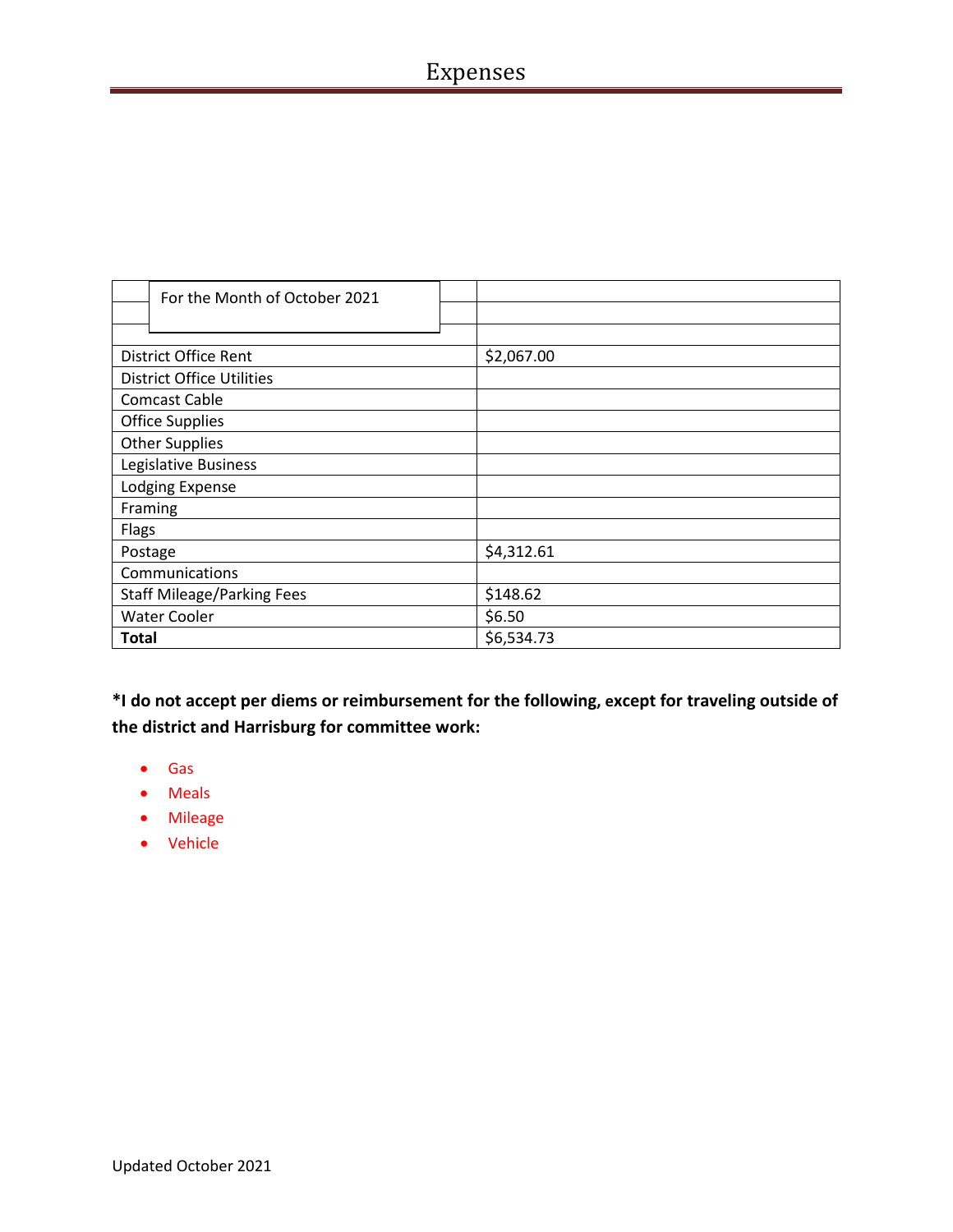## Expenses

| For the Month of November 2021    |            |
|-----------------------------------|------------|
|                                   |            |
|                                   |            |
| <b>District Office Rent</b>       | \$2,067.00 |
| <b>District Office Utilities</b>  |            |
| <b>Comcast Cable</b>              |            |
| <b>Office Supplies</b>            | \$450.84   |
| <b>Other Supplies</b>             | \$6.98     |
| Legislative Business              | \$58.94    |
| Lodging Expense                   |            |
| Framing                           |            |
| <b>Flags</b>                      |            |
| Postage                           | \$3.15     |
| Communications                    |            |
| <b>Staff Mileage/Parking Fees</b> | \$200.48   |
| <b>Water Cooler</b>               | \$6.50     |
| <b>Total</b>                      | \$2,793.89 |

- Gas
- Meals
- Mileage
- Vehicle